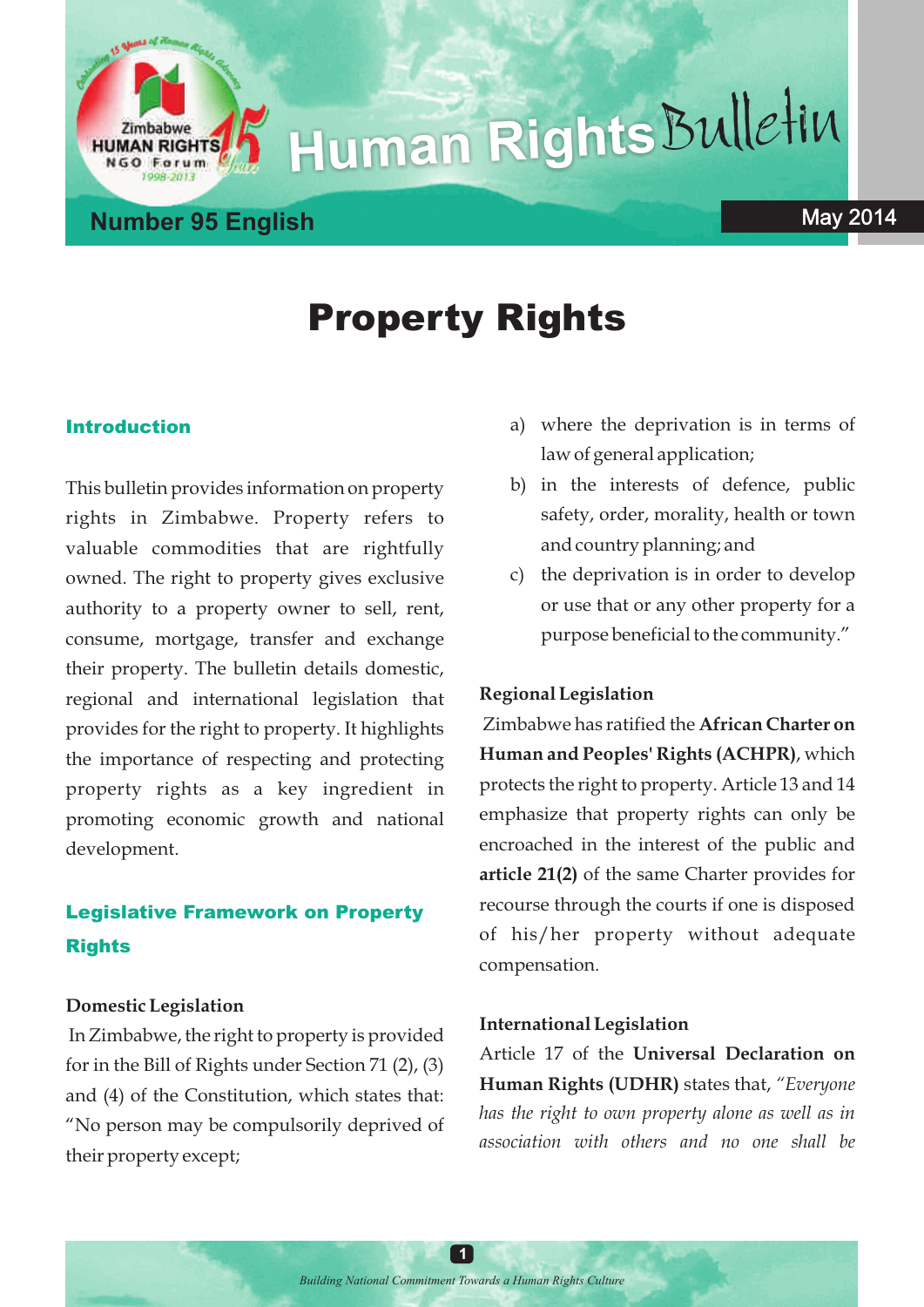*arbitrarily deprived of his property."* Though not a treaty, the **UDHR** is accepted as part of international customary law. Traditional aspects of property ownership are acknowledged under international law. **Article 27 of the ICCPR** recognises traditional or otherwise typical forms of economic life, often attached to land and for the benefit of indigenous peoples.

#### Discrimination and Property rights

There should be no discrimination in the fulfillment of property rights. Property rights are covered under the discriminatory clause in the **International Covenant on Civil and Political Rights (ICCPR)**. **Article 26** of the **ICCPR** provides that: *"All persons are equal before the law and are entitled without any discrimination to the equal protection of the law… "* The **UDHR** proclaims that all human beings are born free and equal in dignity without distinction of any kind, including distinction based on sex. Hence everyone is entitled to property rights regardless of race, colour, sex, language, religion, political or other opinion, national or social origin, property, birth or other status.

**General Comment 7** of **the United Nations Committee on Economic, Social and Cultural Rights (CESCR)** in article 11 recognises women's vulnerability to violence, sexual abuse and homelessness that derive from statutory and other forms of

discrimination in relation to property rights. **CESCR** takes note of the obligations enshrined within the 1949 Geneva Conventions and 1977 Protocols, which relate to prohibitions on the displacement of the civilian population and the destruction of private property as these relate to the practice of forced evictions resulting in violations of property rights. **Article 15 of the Convention on the Elimination of All Forms of Discrimination against Women (CEDAW)** obliges state parties to accord to women equality with men before the law and in particular to give women *"equal rights to conclude contracts and to administer property and shall treat them equally in all stages of procedure in courts and tribunals".* Under **CEDAW**  governments are therefore required to avoid policies or legislation that restrict women's enjoyment of property rights. Women and men therefore should have the freedom to choose property to own and use. **Article 16 (h)** of **CEDAW** provides for *"The same rights for both spouses in respect of the ownership, acquisition, management, administration, enjoyment and disposition of property, whether free of charge or for a valuable consideration"*.

The Beijing Platform for Action (1995) also requires governments to recognize women's right to inheritance and ownership of land and property and take legislative and reform measures to remove gender inequality. Goal 1 of the Millennium Development Goals on eradicating extreme poverty and Goal 3 on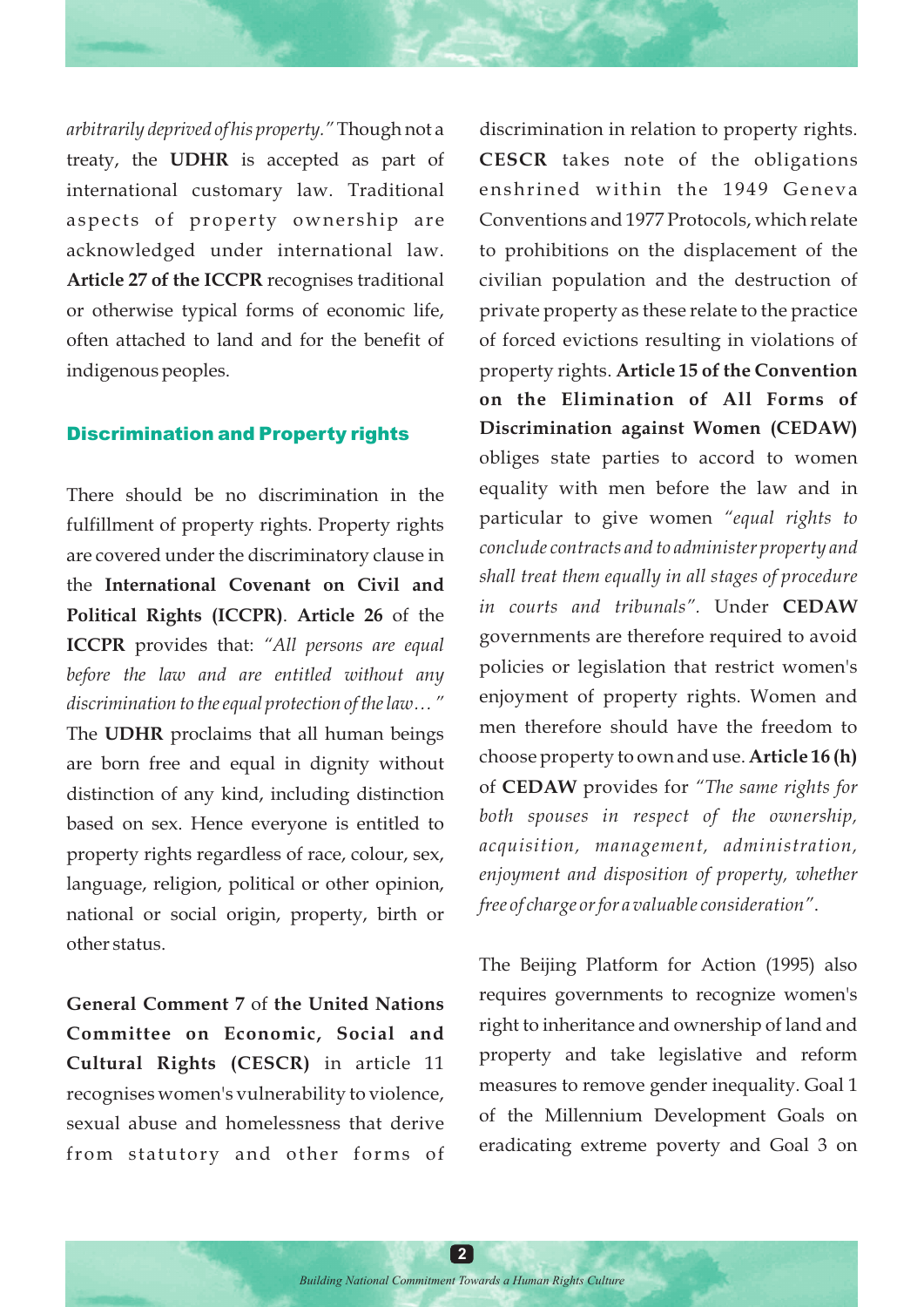gender equality defends women's rights to property and acknowledges that goals to reduce or eradicate poverty and achieving gender equality remain distant if women are not granted property rights. $^{\rm 1}$ 

#### Property rights violations

According to the Zimbabwe Human Rights NGO Forum's report on Land and Property Rights in Zimbabwe (2010), property rights violations entail planned or unplanned assaults on the right to tenure or entitlement. Infringements of property rights include expropriation of private property; eviction of forest dwellers for environmental reasons; the forcible eviction or relocation of urban squatters; excessive administrative difficulties in the registration of land; the forced relocation of villages for the development of capital projects without adequate compensation; and police searches and occupations without proper offer letters.

Property rights have not been fully respected in Zimbabwe. These violations are reflected in state sanctioned invasions and demolitions such as the 2000 farm invasions, 2005 Operation Murambatsvina, and ongoing property demolitions. The violations resulted not just in the arbitrary displacements of families, but also appropriation or damage of privately owned property.

Although property can be compulsorily acquired, this should be done under procedures provided under the law.

## Procedures for compulsory property acquisition

In Zimbabwe, the responsible authority and government is expected to:

- 1. Give notice of intention to obtain anyone's property well before action is taken.
- 2. Obtain a court order that allows the authorities to acquire the property
- 3. Provide alternative property and compensation before or after one's property is acquired.

For any illegal property rights violations there is recourse to the law in Zimbabwe. The courts can determine the nature of property violations and the redress options.

#### Conclusion

Property rights are part of international human rights law. Respect for property rights secures commercial activities from the risk of investment losses and builds the confidence of domestic and international investors in the security of their assets. Where property rights are respected, wealth in property can also be

**3**

<sup>1</sup> http://www.mywage.org/zimbabwe/main/decent-work-check/fair-treatment/property-rights